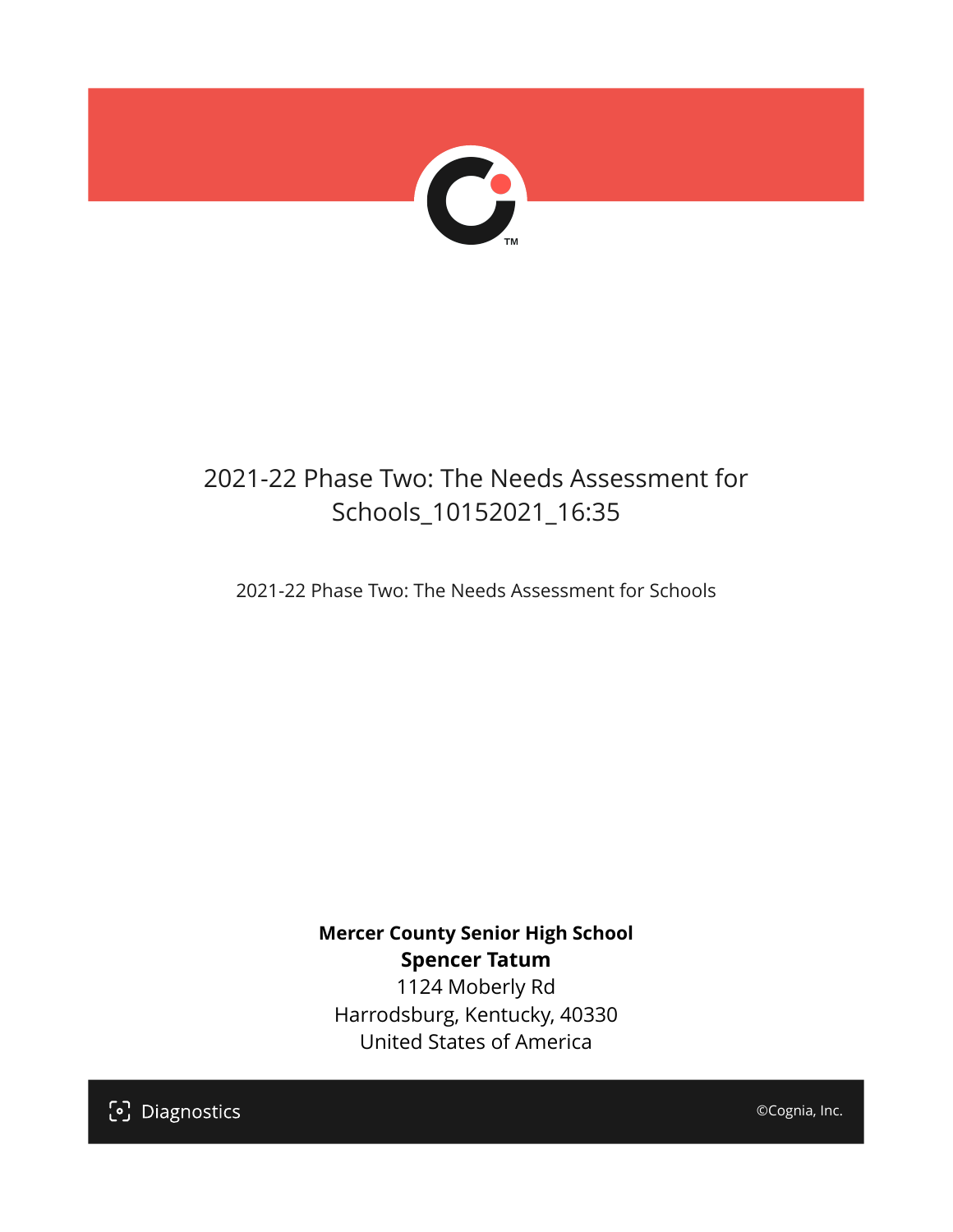2021-22 Phase Two: The Needs Assessment for Schools - 2021-22 Phase Two: The Needs Assessment for Schools\_10152021\_16:35 - Generated on 10/28/2021 Mercer County Senior High School

#### **Table of Contents**

| 2021-22 Phase Two: The Needs Assessment for Schools Understanding Continuous Imp 3 |  |
|------------------------------------------------------------------------------------|--|
| Attachment Summary                                                                 |  |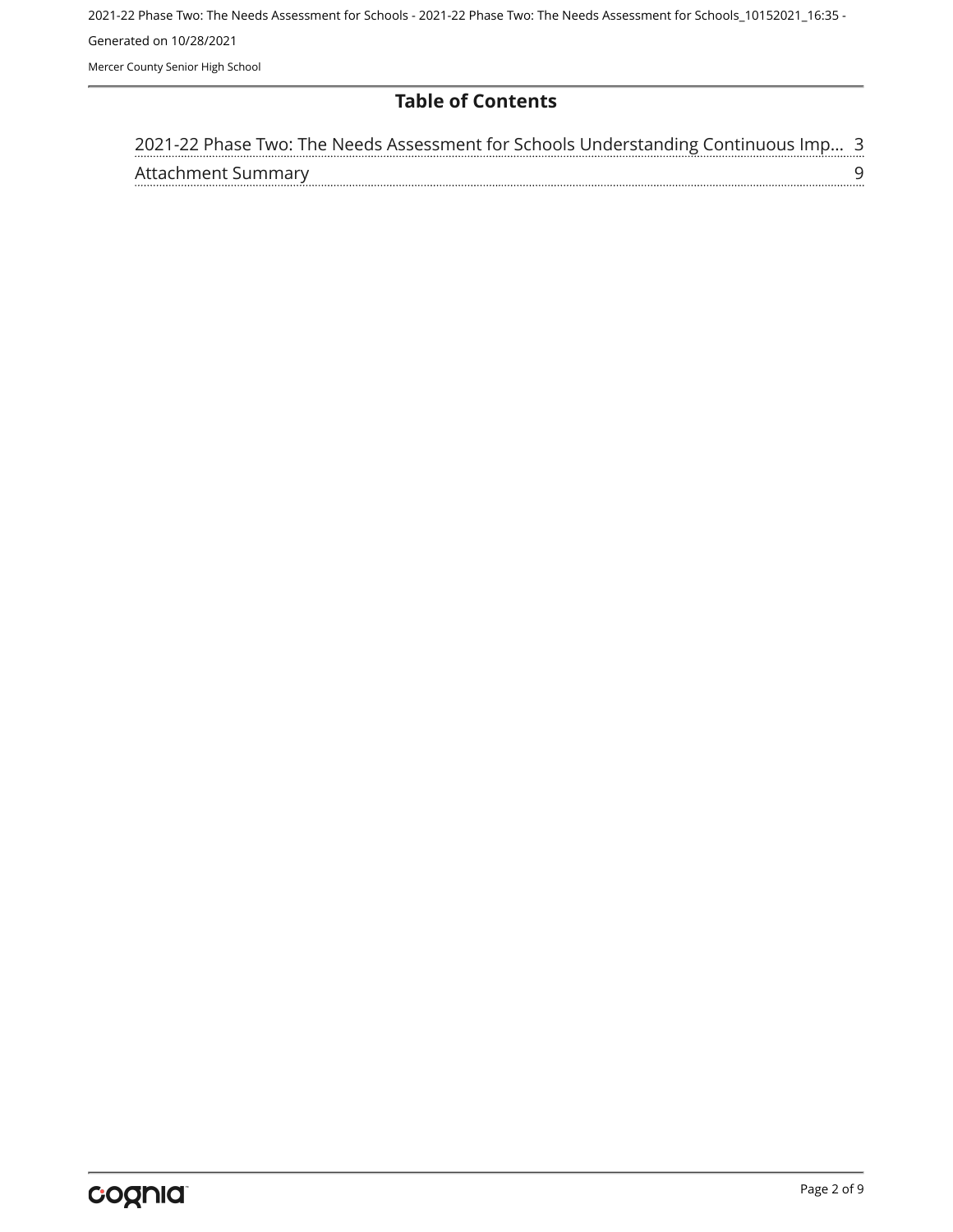Mercer County Senior High School

### <span id="page-2-0"></span>**2021-22 Phase Two: The Needs Assessment for Schools Understanding Continuous Improvement: The Needs Assessment for Schools**

The Needs Assessment Diagnostic will facilitate the use of multiple sources of data to determine the current reality and establish a foundation for decision-making around school goals and strategies. Once completed, the diagnostic will lead to priorities to be addressed in the comprehensive school improvement plan to build staff capacity and increase student achievement. The needs assessment is to be conducted annually as an essential part of the continuous improvement process and precedes the development of strategic goals (i.e. desired state).

While the focus of continuous improvement is student performance, the work must be guided by the aspects of teaching and learning that affect performance. An effective improvement process should address the contributing factors creating the learning environment (inputs) and the performance data (outcomes).

The needs assessment provides the framework for all schools to clearly and honestly identify their most critical areas for improvement that will be addressed later in the planning process through the development of goals, objectives, strategies and activities. 703 KAR 2:225 requires, as part of continuous improvement planning for schools, each school to complete the needs assessment between October 1 and November 1 of each year and include: (1) a description of the data reviewed and the process used to develop the needs assessment; (2) a review of the previous plan and its implementation to inform development of the new plan; and, (3) perception data gathered from the administration of a valid and reliable measure of teaching and learning conditions.

#### Protocol

1. Clearly detail the process used for reviewing, analyzing and applying data results to determine the priorities from this year's needs assessment. Include names of school councils, leadership teams and stakeholder groups involved, a timeline of the process, the specific data reviewed, and how the meetings are documented.

Data results from the 2020-21 school year were not as complete as in years past due to COVID-19 and not all students being required to complete the KPREP assessments. The results that we do have are typically reviewed and analyzed during school based council, school leadership team, instructional MTSS team, school administrative team, and district administrative team meetings by stakeholders of Mercer County Senior High School in the process of developing goals, objectives, strategies, and activities. The members of the school council are Spencer Tatum, Ekambaram Elumalai, Kendra Rowland, Christina Emmanuel, Jo Luthe, and Julie Peavler. The members of the school leadership team are Andrew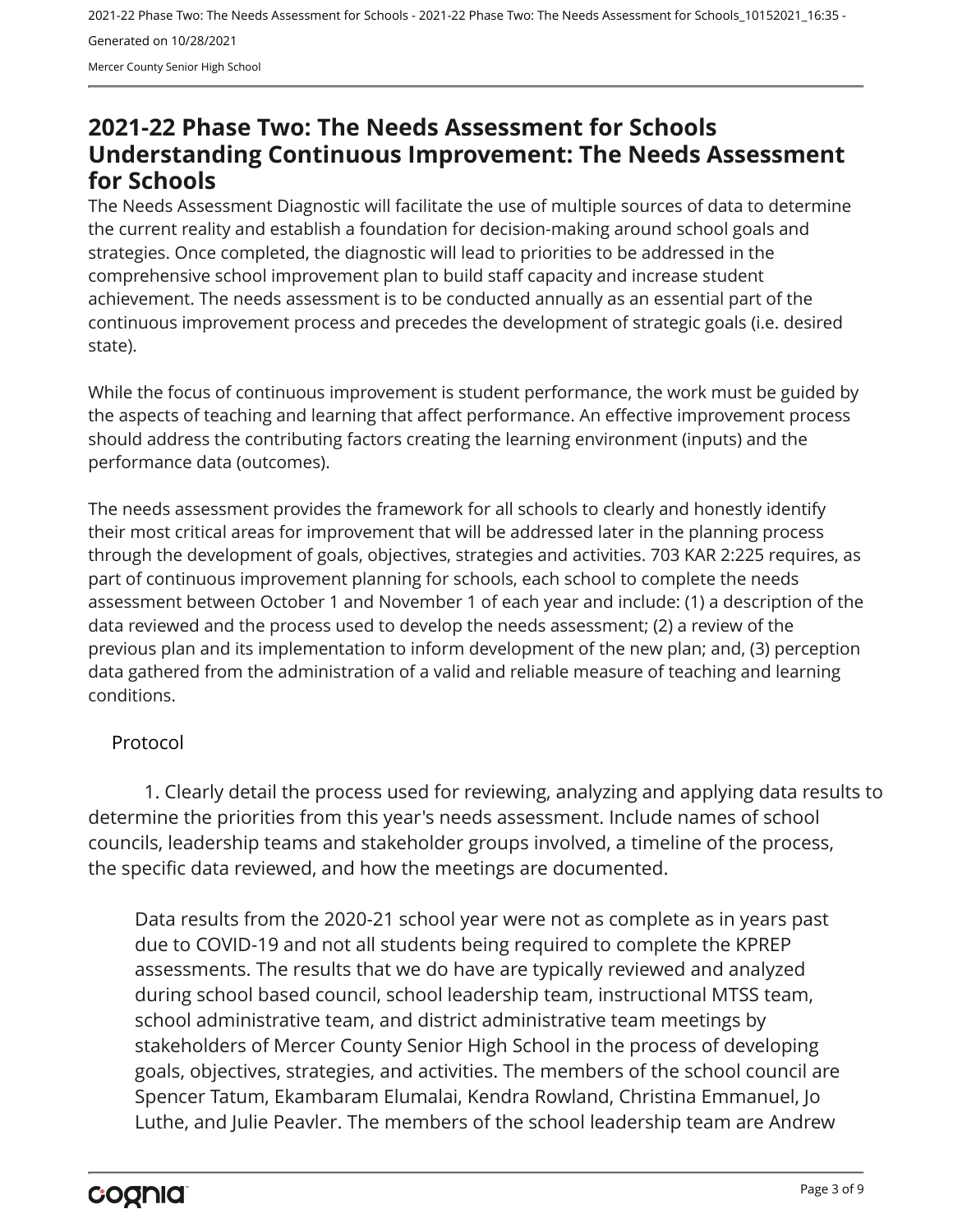Mercer County Senior High School

Ashford, Ekambaram Elumalai, Carissa Horn, Leigh Koch, Julia Snellen, Adrienne Dye, Miranda Goodlett, Kim Dailey, and Kendra Rowland. The members of the MTSS team are Jeremy Carlson, Charlotte Carter, Stacy Davis, Adrienne Dye, Ekambaram Elumalai, Mike Floro, Josh Hamlin, Graham Heasley, Stacey Isaacs, Leigh Koch, Taylor Mastin, Kasey McRay, Katrina Sexton, Daniel Perea, Cara Rogers, Jennifer Carter, Kathi Lawrence, and Mary Zollner. The members of the school administrative team are Spencer Tatum, Mike Floro, Brian Rowland, and Terry Yeast. The members of the district administrative team are Jason Booher, Jason McAlister, Jennifer Hatton, Esther Hayslett, Jennifer Carter, Kathi Lawrence, and Jay Anderson. The school council, school leadership team, school MTSS team, and district administrative team meet monthly. The school administrative team meets weekly to address the needs of the school. Minutes are kept during the school council and MTSS meetings. Notes are kept during the school leadership team, district administrative team, and school administrative team meetings.

#### **Trends**

2. Analyzing data trends from the previous two academic years, which academic, cultural and behavioral measures remain significant areas for improvement?

#### **Example of Trends**

- The number of behavior referrals increased from 204 in 2019-20 to 288 in 2020-21. - From 2018 to 2020, the school saw an 11% increase in novice scores in reading among students in the achievement gap.

As we have returned to in-person instruction in 2021-22 after 18 months of sporadic instruction due to COVID-19, it will be vital that we treat ALL student subgroups and ALL content areas as areas of concern in catching up students that have more than likely fallen behind due to the pandemic. We will look at data from the 2018-19 and 2020-21 school year to strive for improvement in all areas. It is extremely important to continue to decrease our percentage of students in the novice and apprentice categories and increase our percentage of students in the proficient and distinguished categories in all areas. We have to continue to focus on the subgroup categories Disability, Economically Disadvantaged, Two or More Races, Hispanic/Latino, and African Americans. It is imperative that we continue to move our gap students from novice to apprentice or proficient in all areas. Particular focus needs to be given to our students with disabilities in math, reading, and writing. Study Skills classes and co-teaching classes in Math and English for our students with disabilities are being utilized to give more individualized instruction to our students. Study Skills classes and co-teaching classes in Math and English for our lowest scoring freshman, sophomores, and juniors are focusing on skills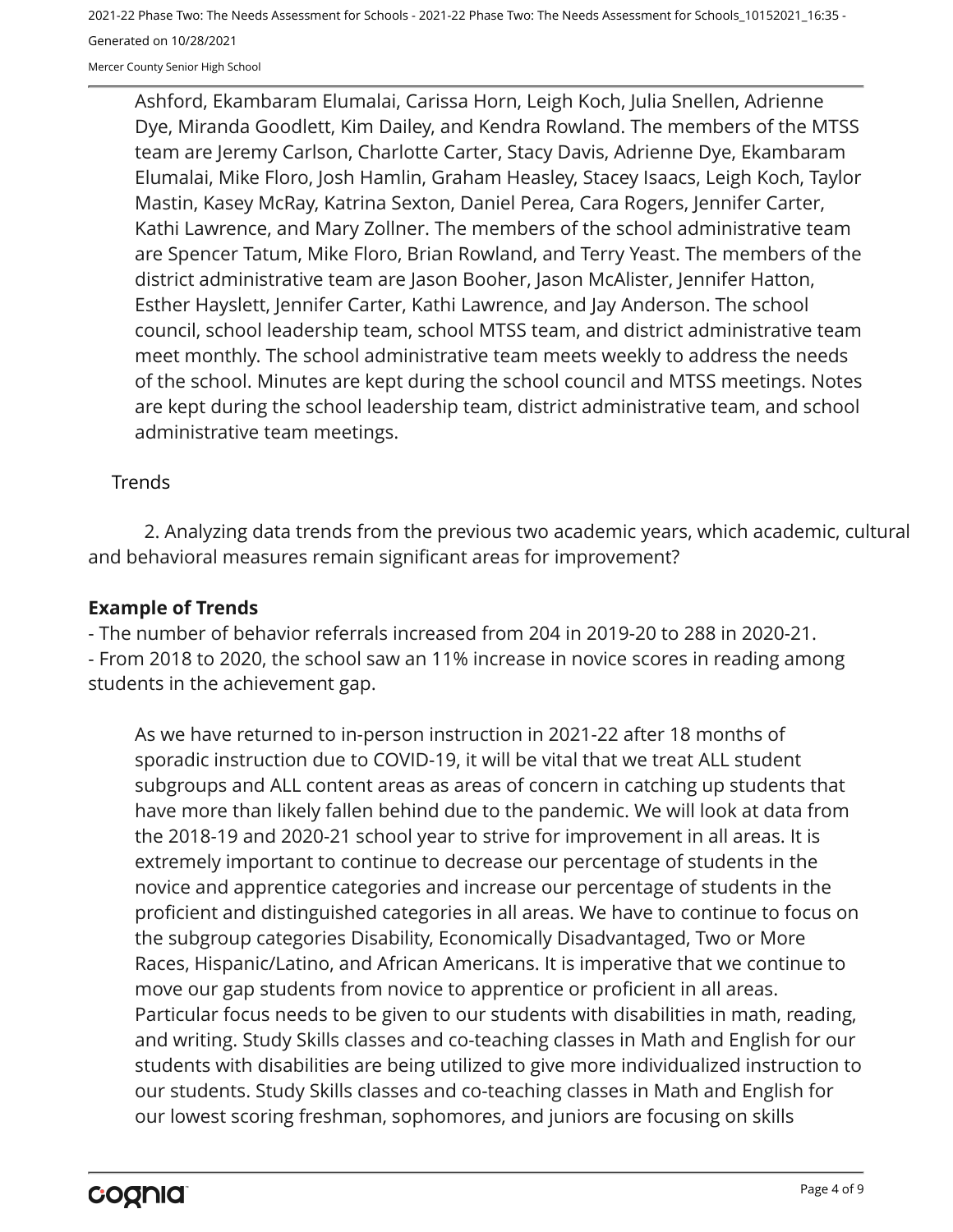Mercer County Senior High School

necessary to succeed in these content areas. Freshman, Sophomores, and Juniors are using the CERT program in order to strengthen skills in the areas of Math, English, Reading, and Science. Teachers will use the data curriculum resources from CERT to help guide instruction and this data will also be used for individualized intervention daily. Our career readiness will continue to be an area of emphasis. We have increased our overall Transition Readiness score, but we are constantly looking for additional industry certifications and other avenues to give students a chance to make sure our students are in career pathways that will allow them to take End of Program assessments or be eligible to receive an industry certificate. The ACT test will be given to all juniors in the fall of the 2021-22 school year to help prepare them for the March 2022 ACT and give them the extra opportunity to improve their score and meet their benchmarks. We will continue to be a PBIS school through KYCID as we focus our attempts to decrease undesired behaviors and increase desired behaviors. Behavior is monitored by analyzing data on a regular basis by a PBIS MTSS committee using SWIS. A reward system will be implemented to reinforce positive behaviors based on MERCER expectations that are reinforced throughout the year in all classes. PLC's meet on a monthly basis as the departments continue to build common assessments and analyze student data and instructional practices to improve student achievement. Curriculum and instruction must continue to be delivered in a way that requires students to use higher level, critical thinking skills in all content areas. MCSHS has access to two instructional coaches that assist our Math, English, Science, and Social Studies departments in developing assessments and lessons to increase rigor and relevance in the classroom. Chromebooks have been purchased and assigned to all of our students to allow MCSHS to be a 1:1 technology school.

#### Current State

3. Plainly state the current condition of the school using precise numbers and percentages as revealed by multiple sources of outcome data. Cite the source of data used.

#### **Example of Current Academic State:**

- Thirty-four percent (34%) of students in the achievement gap scored proficient on KPREP Reading.

- Fifty-four percent (54%) of our students scored proficient in math compared to the state average of 57%.

#### **Example of Non-Academic Current State:**

- Teacher attendance rate was 84% for the 2020-21 academic year.

- Survey results and perception data indicated 62% of the school's teachers received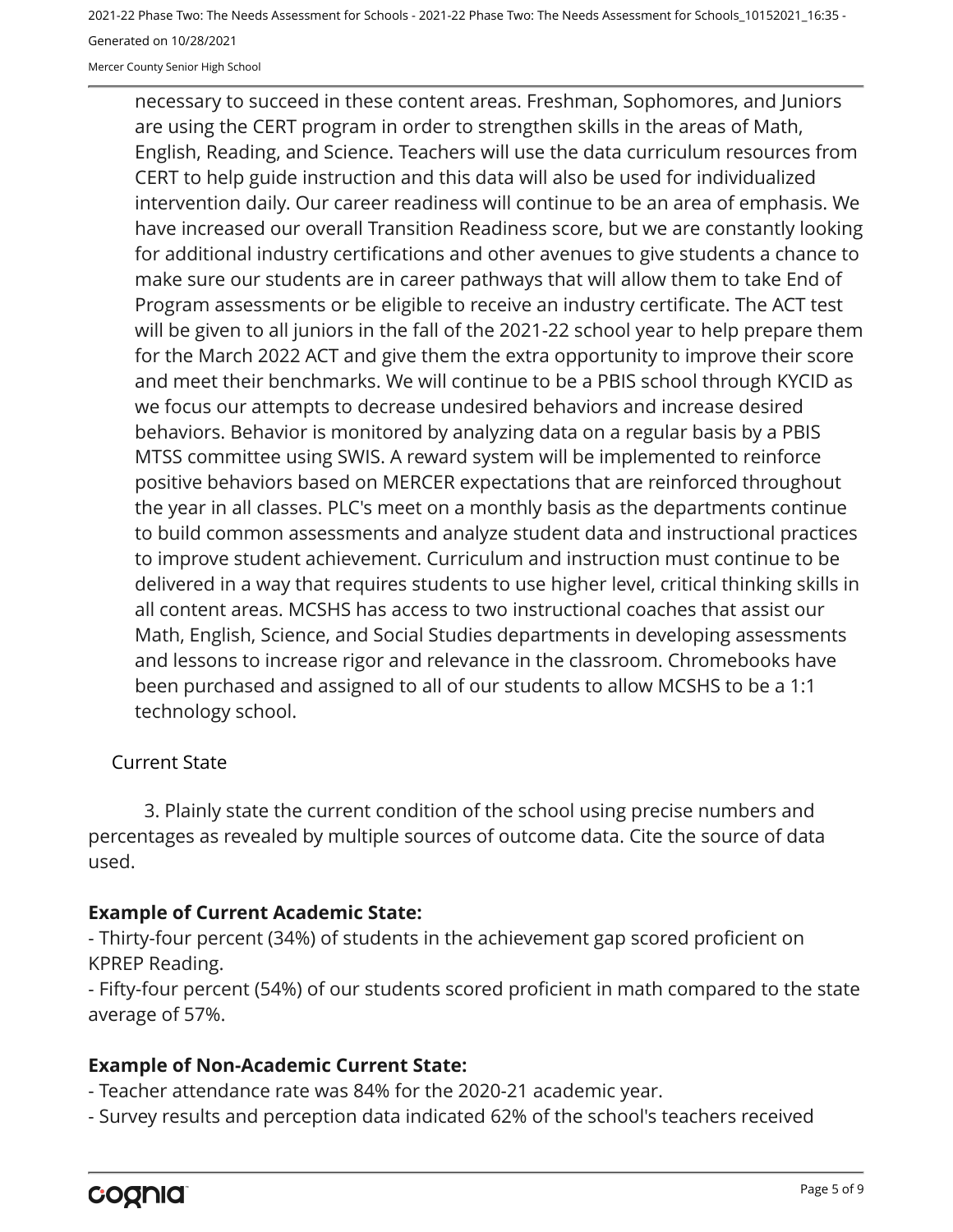Mercer County Senior High School

adequate professional development.

Data used for the current academic state of Mercer County Senior High School is taken from the Kentucky Department of Education KPREP results and accountability system. Due to COVID-19, not all students were required to take the KPREP assessments during the 2020-21 school year so the results are somewhat incomplete. We have data from 10th grade Reading and Math and 11th grade On-Demand Writing, Science, and the ACT. The data tells us, in comparison to previous years, that our scores are down across the board in all tested areas. Some of this decreased achievement can be attributed to COVID-19 and many months of online instruction instead of in-person instruction. As part of the priority plan at Mercer County Senior High School, we have set goals of improving the quality of in-person classroom instruction and rigor in all content areas to make up for the loss of consistent in-person instruction over the last 18 months. The ACT given to 11th grade students in the spring of 2021 showed a composite score of 17.8 in comparison to the state average of 18.0. ACT Reading was a 18.3 in comparison to the state average of 18.5. ACT English was a 17.1 in comparison to the state average of 17.1. ACT Math was a 17.5 in comparison to a 17.7. ACT Science was a 18.0 in comparison to the state average of 18.3. The percentage of MCSHS students meeting the state benchmarks on the ACT were as follows: Reading - 37.4% (state average - 39.9%), English - 41.9% (state average - 42.3%), and Math - 27.4% (state average - 29.9%). In regards to different subgroup scores on the ACT, we have data pertaining to Hispanic/Latino, 2 or more races, Economically Disadvantaged, and Students with Disabilities. Here is that data from the ACT: Scores for the subgroup Hispanic/Latino - Composite 15.9 (state average 16.2), English 15.5 (state average 14.9), Reading 16.1 (state average 16.6), Math 15.5 (state average 16.3), Science 16.5 (state average 16.7). Scores for the 2 or More Races subgroup - Composite 15.9 (state average 17.6), Reading 14.8 (state average 16.6), Math 15.3 (state average 18.2), Science 16.6 (state average 17.9). Scores for Economically Disadvantaged subgroup - Composite 17 (state average 16.4), English 16.2 (state average 15.2), Reading 17.8 (state average 16.8), Math 16.5 (state average 16.2), Science 17.0 (state average 16.8). Scores for Students with a Disability subgroup - Composite 15.8 (state average 13.9), English 14.7 (state average 12), Reading 16.7 (state average 14.1) Math 15.8 (state average 14.4), Science 15.7 (state average 14.4). In the 11th grade On-Demand Writing, 64.7% scored either Proficient/Distinguished with 31.4% scoring Distinguished. In the 11th grade Science assessment, 25% scored either Proficient/Distinguished and 75% scored either Novice/Apprentice. In the 10th grade Reading assessment, 31.8% scored either Proficient/Distinguished and 68.2% scored either Novice/Apprentice. In the 10th grade Math assessment, 33.8% scored either Proficient/Distinguished and 66.2% scored either Novice/Apprentice. The 4 year graduation rate is 98.4% compared to the state average of 90.2%.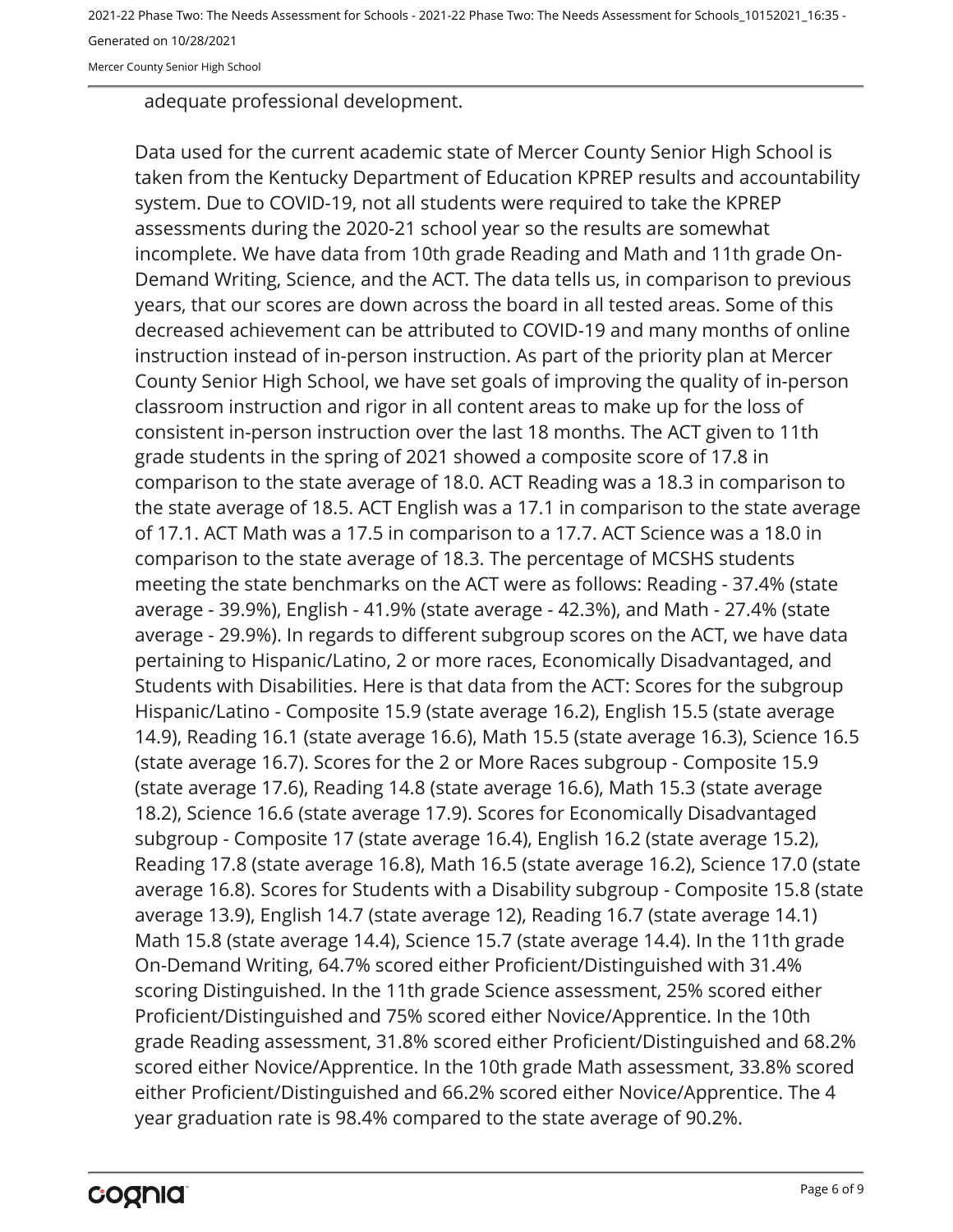Mercer County Senior High School

#### Priorities/Concerns

4. Clearly and concisely identify the greatest areas of weakness using precise numbers and percentages.

**NOTE:** These priorities will be thoroughly addressed in the Comprehensive School Improvement Plan (CSIP) diagnostic and template.

**Example:** Sixty-eight (68%) of students in the achievement gap scored below proficiency on the KPREP test in reading as opposed to just 12% of non-gap learners.

Areas of Concern with room for improvement include the following: 11th grade ACT composite score of a 17.8, 11th grade Science assessment with 75% of students scoring either Novice/Apprentice, 10th grade Reading assessment with 68.2% of students scoring either Novice/Apprentice, 10th grade Math assessment with 66.2% of students scoring either Novice/Apprentice, the subgroup of 2 or more races on the ACT Reading section scored 15.3 in comparison to the state average of 18.2, the subgroup of 2 or more races on the ACT composite score scored a 15.9 in comparison to the state average of 17.6. Mercer County Senior High School underwent a lack of consistent in-person instruction over an 18th month period due to the COVID-19 pandemic.

#### Strengths/Leverages

5. Plainly state, using precise numbers and percentages revealed by current data, the strengths and leverages of the school. Explain how they may be utilized to improve areas of concern listed above.

**Example:** Reading achievement has increased from 37% proficient to its current rate of 58%. The systems of support we implemented for reading can be adapted to address our low performance in math.

11th grade On-Demand Writing students had 64.7% scoring either Proficient/ Distinguished with 31.4% scoring Distinguished in comparison to the state average of 22.3%. On the 11th grade ACT, in the subgroup Students with a Disability, students scored a 15.8 composite in comparison to the state average of 13.9. On the Reading section of the ACT, students scored a 16.7 in comparison to the state average of 14.1. On the English section of the ACT, students scored a 14.7 in comparison to the state average of 12.0.

Evaluate the Teaching and Learning Environment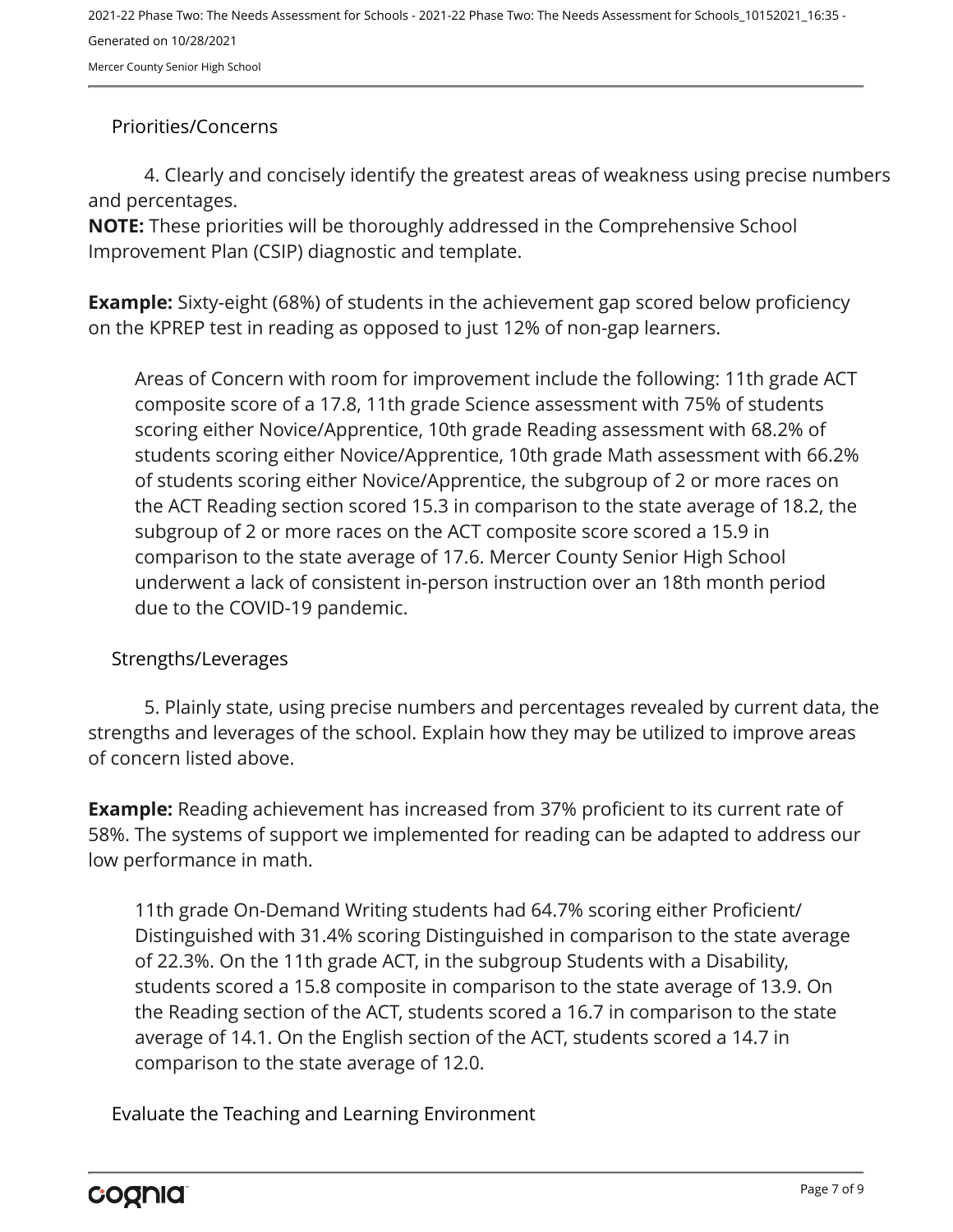Mercer County Senior High School

6. Consider the processes, practices and conditions evident in the teaching and learning environment as identified in the six Key Core Work Processes outlined below:

[KCWP 1: Design and Deploy Standards](https://education.ky.gov/school/csip/Documents/KCWP%201%20Strategic%20Design%20and%20Deploy%20Standards.pdf) [KCWP 2: Design and Deliver Instruction](https://education.ky.gov/school/csip/Documents/KCWP%202%20Strategic%20Design%20and%20Deliver%20Instruction.pdf) [KCWP 3: Design and Deliver Assessment Literacy](https://education.ky.gov/school/csip/Documents/KCWP%203%20Strategic%20Design%20and%20Deliver%20Assessment%20Literacy.pdf) [KCWP 4: Review, Analyze and Apply Data](https://education.ky.gov/school/csip/Documents/KCWP%204%20Strategic%20Review%20Analyze%20and%20Apply%20Data.pdf) [KCWP 5: Design, Align and Deliver Support](https://education.ky.gov/school/csip/Documents/KCWP%205%20Strategic%20Design%20Align%20Deliver%20Support%20Processes.pdf) [KCWP 6: Establishing Learning Culture and Environment](https://education.ky.gov/school/csip/Documents/KCWP%206%20Strategic%20Establish%20Learning%20Culture%20and%20Environment.pdf)

Utilizing implementation data, perception data, and current policies and practices: a. Complete the [Key Elements Template.](https://education.ky.gov/school/csip/Documents/School%20Key%20Elements%20Template.docx)

b. Upload your completed template in the attachment area below.

After analyzing the Key Elements of your teaching and learning environment, which processes, practices or conditions will the school focus its resources and efforts upon in order to produce the desired changes?

Note that all processes, practices and conditions can be linked to the six Key Core Work Processes.

**NOTE:** These elements will be thoroughly addressed in the Comprehensive School Improvement Plan (CSIP) diagnostic and template.

See attachment

#### **ATTACHMENTS**

#### **Attachment Name**



School Key Elements 2021-22